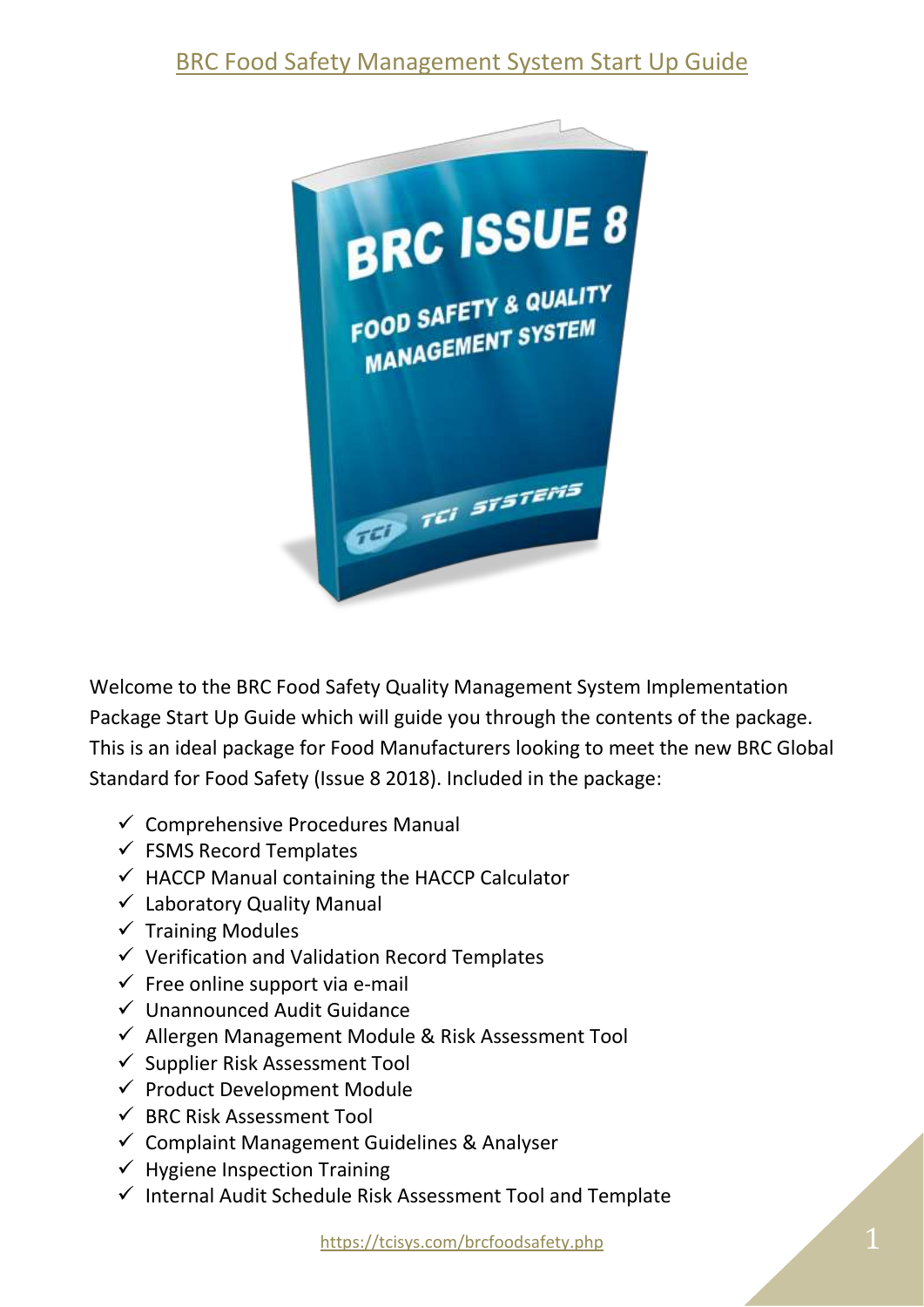- $\checkmark$  Implementation Workbook
- ✓ User guide

## **[To order the Issue 8 BRC Food Safety & Quality Management System](http://www.brcfoodsafety.com/)  [Implementation Package click here](http://www.brcfoodsafety.com/)**

### **When you download the package, you will find this start up guide and 16 folders containing the package documents:**

| $^{00}_{10}$ | 三 田 四<br>  照 ↓<br>春。<br>ñ<br>- 18                      |                       |                    | Q. Search       |              |  |  |  |
|--------------|--------------------------------------------------------|-----------------------|--------------------|-----------------|--------------|--|--|--|
| Name         |                                                        | $\tilde{\phantom{a}}$ | Date Modified      | Size            | Kind         |  |  |  |
|              | Allergen Management                                    |                       | Today, 22:45       |                 | Folder       |  |  |  |
|              | Audit RA Training                                      |                       | Today, 21:51       | $\frac{1}{2}$   | Folder       |  |  |  |
|              | BRC FSMS Certification Package Start Up Guide 2018.pdf |                       | 14 Jul 2018, 07:07 | 8.2 MB          | PDF Document |  |  |  |
| Þ.           | Implementation Tools                                   |                       | Today, 22:55       | --              | Folder       |  |  |  |
|              | Laboratory Quality Manual                              |                       | Yesterday, 23:22   | $-1$            | Folder       |  |  |  |
|              | <b>Product Development</b>                             |                       | Yesterday, 23:22   | $\sim$ $\sim$   | Folder       |  |  |  |
|              | Sample FSMS Records                                    |                       | 16 Apr 2017, 12:13 | $\rightarrow$   | Folder       |  |  |  |
|              | Section 1 Senior Management Commitment                 |                       | Today, 22:04       | $\sim$ $\sim$   | Folder       |  |  |  |
|              | Section 2 HACCP                                        |                       | Today, 22:06       | $\sim$ $\sim$   | Folder       |  |  |  |
|              | Section 3 Food Safety and Quality Management System    |                       | Today, 22:08       | $\sim$ $\omega$ | Folder       |  |  |  |
|              | Section 4 Site Standards                               |                       | Today, 22:09       | $\sim$ $\sim$   | Folder       |  |  |  |
|              | Section 5 Product Control                              |                       | Today, 22:45       | Ξö              | Folder       |  |  |  |
|              | Section 6 Process Control                              |                       | Today, 22:45       | $-1$            | Folder       |  |  |  |
|              | Section 7 Personnel                                    |                       | Today, 22:23       | $\rightarrow$   | Folder       |  |  |  |
|              | Section 8 High Risk High Care Production Risk Zones    |                       | Today, 13:34       | $-1$            | Folder       |  |  |  |
|              | Supplementary HACCP Manual                             |                       | Today, 21:06       | $\sim$ $\sim$   | Folder       |  |  |  |
|              | Supplier RA                                            |                       | Yesterday, 23:27   |                 | Folder       |  |  |  |

## **Your first job is to buy a copy of get a copy of the current issue of the BRC Global Standard for Food Safety. It is free to download at the [BRCBookShop](https://brcbookshop.com/bookshop/brc-global-standard-food-safety-issue-8/c-24/p-414)**

#### **Start by opening the Implementation Tools folder:**

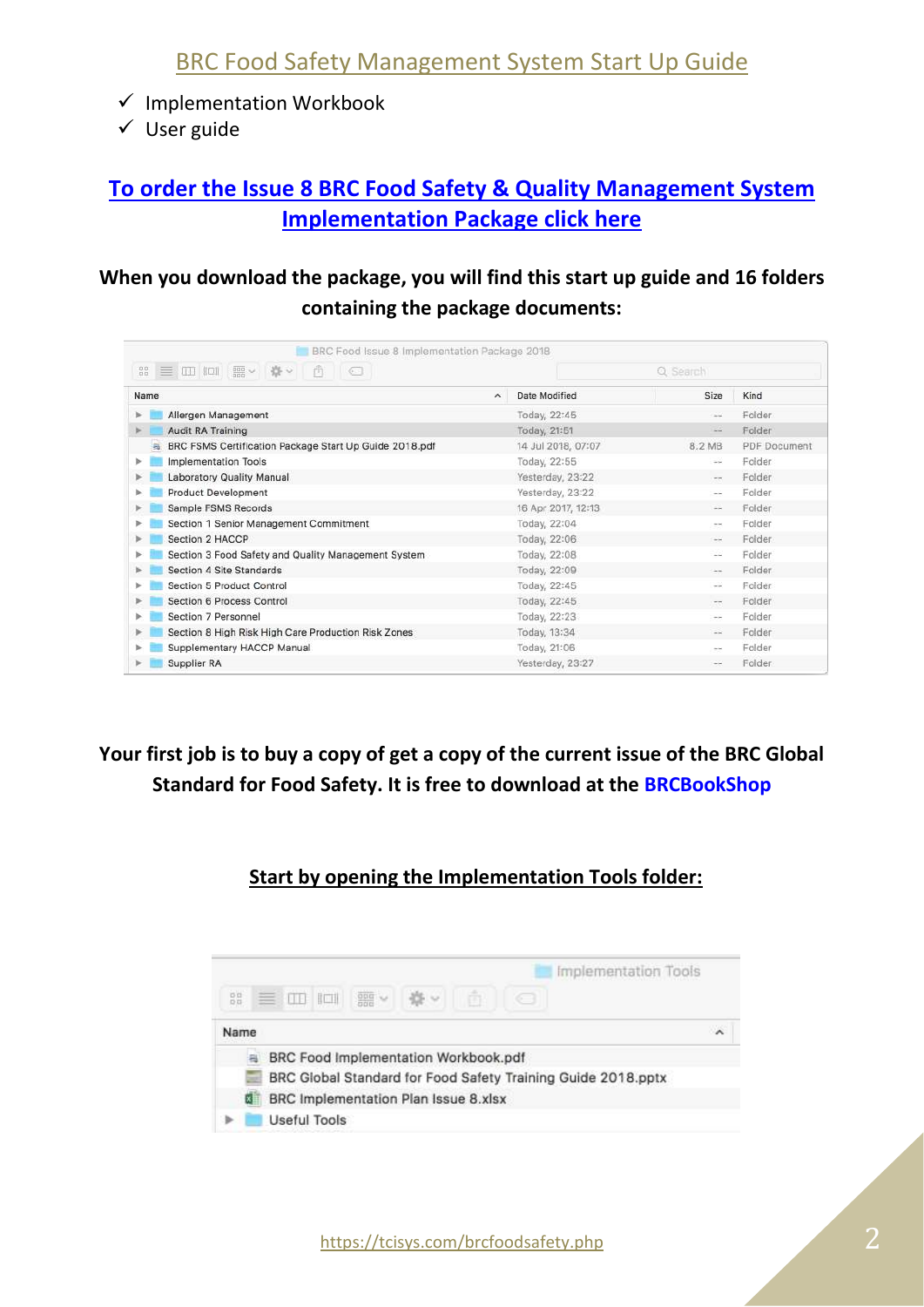The main document in the folder is the **New BRC food safety management system Implementation Workbook**



The workbook is divided into 8 steps that are designed to assist you in implementing your food safety management system effectively:

- $\checkmark$  Step One: Introduction to the BRC Global Standard for Food Safety
- $\checkmark$  Step Two: Gap Analysis
- ✓ Step Three: Senior Management Implementation
- $\checkmark$  Step Four: Food Safety Plan/HACCP Implementation
- $\checkmark$  Step Five: Food Safety Quality Management System
- $\checkmark$  Step Six: BRC Implementation & Training
- $\checkmark$  Step Seven: Internal Auditing Training & Checklists
- $\checkmark$  Step Eight: Final Steps to BRC Certification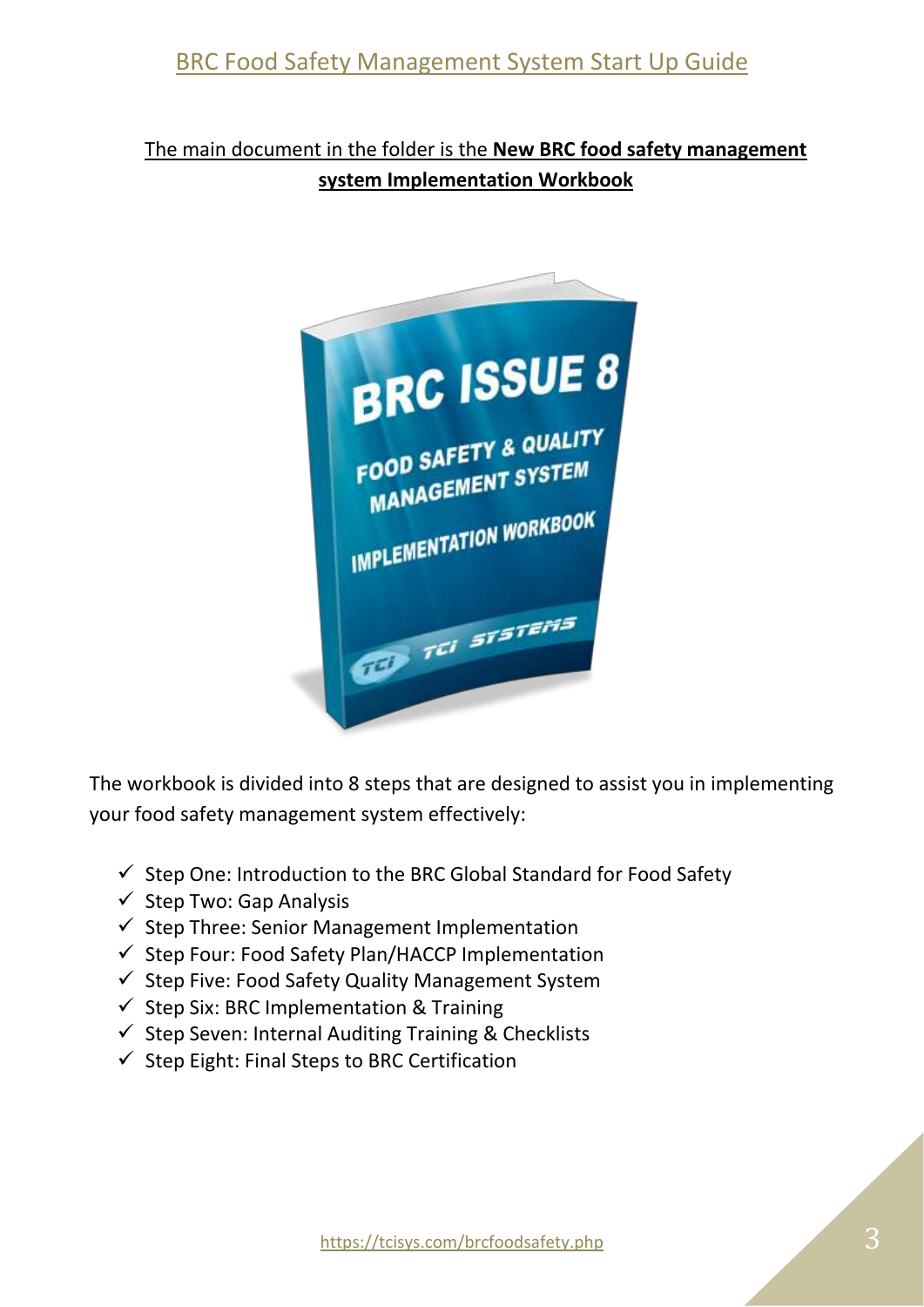There is the **BRC Implementation Plan Issue 8** which can be used to plan the development of your Food Safety Management System:

| $-0.75$<br>晒                                                                                                                                                                                                                                                                                                 | <b>B RRC</b> Implementation Plan Issue & |               |         |              |              |                              |                                                                |                             | $\Omega$ -            | <b>COLUMN</b>                                                                                                                                                                                                                   |                           |                |               |
|--------------------------------------------------------------------------------------------------------------------------------------------------------------------------------------------------------------------------------------------------------------------------------------------------------------|------------------------------------------|---------------|---------|--------------|--------------|------------------------------|----------------------------------------------------------------|-----------------------------|-----------------------|---------------------------------------------------------------------------------------------------------------------------------------------------------------------------------------------------------------------------------|---------------------------|----------------|---------------|
| <b>Page Layout</b><br><b>Data</b><br>Formulas<br>Hons                                                                                                                                                                                                                                                        | <b>Baralaine</b><br>View                 |               |         |              |              |                              |                                                                |                             |                       |                                                                                                                                                                                                                                 |                           |                | A+ Share      |
| $-112$<br>$A - Ar$<br>Calibri<br>$-41$<br>$-$ A -<br>€<br>见 =<br>Paste                                                                                                                                                                                                                                       | ×<br>$\Rightarrow$<br>$46 - 46$          | $\Rightarrow$ | General |              |              |                              | <b>BRITISHI</b>                                                | Flymus<br>an Tutche         | <b>Cell</b><br>Styles | <b>SIM WORLY</b><br><b>MY Deate /</b><br>$\frac{1}{n}$ : Farmat                                                                                                                                                                 |                           |                | <b>Filter</b> |
| Senior Management Commitment And Continual Improvement<br>A9                                                                                                                                                                                                                                                 |                                          |               |         |              |              |                              |                                                                |                             |                       |                                                                                                                                                                                                                                 |                           |                |               |
| A                                                                                                                                                                                                                                                                                                            |                                          |               | C       | $\mathbf{B}$ | $1.16 - 1.7$ |                              | $-6$                                                           | $\mu$                       | $\mathcal{L}$         | <b>SULL</b>                                                                                                                                                                                                                     | х.                        | -4.            | M             |
| BRC Global Standard for Food Safety Implementation Plan                                                                                                                                                                                                                                                      |                                          |               |         |              |              |                              |                                                                |                             |                       |                                                                                                                                                                                                                                 |                           |                |               |
|                                                                                                                                                                                                                                                                                                              |                                          |               |         |              |              |                              |                                                                |                             |                       |                                                                                                                                                                                                                                 |                           |                |               |
|                                                                                                                                                                                                                                                                                                              |                                          |               |         |              |              | <b>Flax/Document</b>         |                                                                |                             |                       |                                                                                                                                                                                                                                 |                           |                |               |
|                                                                                                                                                                                                                                                                                                              |                                          |               |         |              |              | <b>Implement</b><br>Maintain |                                                                |                             |                       |                                                                                                                                                                                                                                 |                           |                |               |
|                                                                                                                                                                                                                                                                                                              |                                          |               |         |              |              |                              |                                                                |                             |                       |                                                                                                                                                                                                                                 |                           |                |               |
| Section 1 Senior Management Commitment                                                                                                                                                                                                                                                                       |                                          |               |         |              |              | D.                           | ۸                                                              | т.                          | r.                    | 雀                                                                                                                                                                                                                               |                           |                |               |
| Fundpreentst regulatment - demonstrate they are fully committed to the implementation of the requirements of the Global<br>Standard for Food Safety and to processes which facilitate continual improvement of food safety and quality management.<br>Senior Management Commitment And Continual Improvement |                                          |               |         |              | e (b).<br>Si | Charles R.                   | $\boldsymbol{\vartheta}^{\boldsymbol{\vartheta}^{\mathrm{P}}}$ | $\mathcal{S}^{\mathcal{S}}$ | $\phi^{\mathscr{F}}$  | e de la concenza de la concenza de la concenza de la concenza de la concenza de la concenza de la concenza de<br>La concenza de la concenza de la concenza de la concenza de la concenza de la concenza de la concenza de la co | $\sigma_{\rm e}^{\rm eV}$ | <b>July 18</b> |               |
| <b>Documented Food Safety Policy</b>                                                                                                                                                                                                                                                                         |                                          |               |         |              |              |                              |                                                                |                             |                       |                                                                                                                                                                                                                                 |                           |                |               |
| Food Safety & Quality Culture                                                                                                                                                                                                                                                                                |                                          |               |         |              |              |                              |                                                                |                             |                       |                                                                                                                                                                                                                                 |                           |                |               |
| Documented Food Safety Objectives                                                                                                                                                                                                                                                                            |                                          |               |         |              |              |                              |                                                                |                             |                       |                                                                                                                                                                                                                                 |                           |                |               |
| <b>Masagement Review</b>                                                                                                                                                                                                                                                                                     |                                          |               |         |              | $\mathbf{I}$ |                              |                                                                |                             |                       |                                                                                                                                                                                                                                 |                           |                |               |
| Meeting Program                                                                                                                                                                                                                                                                                              |                                          |               |         |              |              |                              |                                                                |                             |                       |                                                                                                                                                                                                                                 |                           |                |               |
| Confidential Reporting System                                                                                                                                                                                                                                                                                |                                          |               |         |              |              |                              |                                                                |                             |                       |                                                                                                                                                                                                                                 |                           |                |               |
| furnan And Financial Relexances                                                                                                                                                                                                                                                                              |                                          |               |         |              |              |                              |                                                                |                             |                       |                                                                                                                                                                                                                                 |                           |                |               |
| Informed Of All Relevant Legislative, Scientific<br>Current, Driginal Copy Of The Standard                                                                                                                                                                                                                   |                                          |               |         |              |              |                              |                                                                |                             |                       |                                                                                                                                                                                                                                 |                           |                |               |
| Announced recentRication sudits                                                                                                                                                                                                                                                                              |                                          |               |         |              |              |                              |                                                                |                             |                       |                                                                                                                                                                                                                                 |                           |                |               |
| <b>Importance what cardive productive or coversibles recognized</b>                                                                                                                                                                                                                                          |                                          |               |         |              |              |                              |                                                                |                             |                       |                                                                                                                                                                                                                                 |                           |                |               |
| $\overline{ }$<br>٠<br>$\overline{\phantom{a}}$<br>18<br>11<br>12<br>13<br>18<br>11<br>16<br>17<br>18<br>18<br>F61<br>BRC Food Implementation Plan                                                                                                                                                           |                                          |               |         |              |              |                              |                                                                |                             |                       |                                                                                                                                                                                                                                 |                           |                |               |

#### **There is also the Useful Tools folder to open:**



There are a range of documents and tools that are self-explanatory and might prove useful such as the complaints analyser & guidelines, plans and a sample training matrix.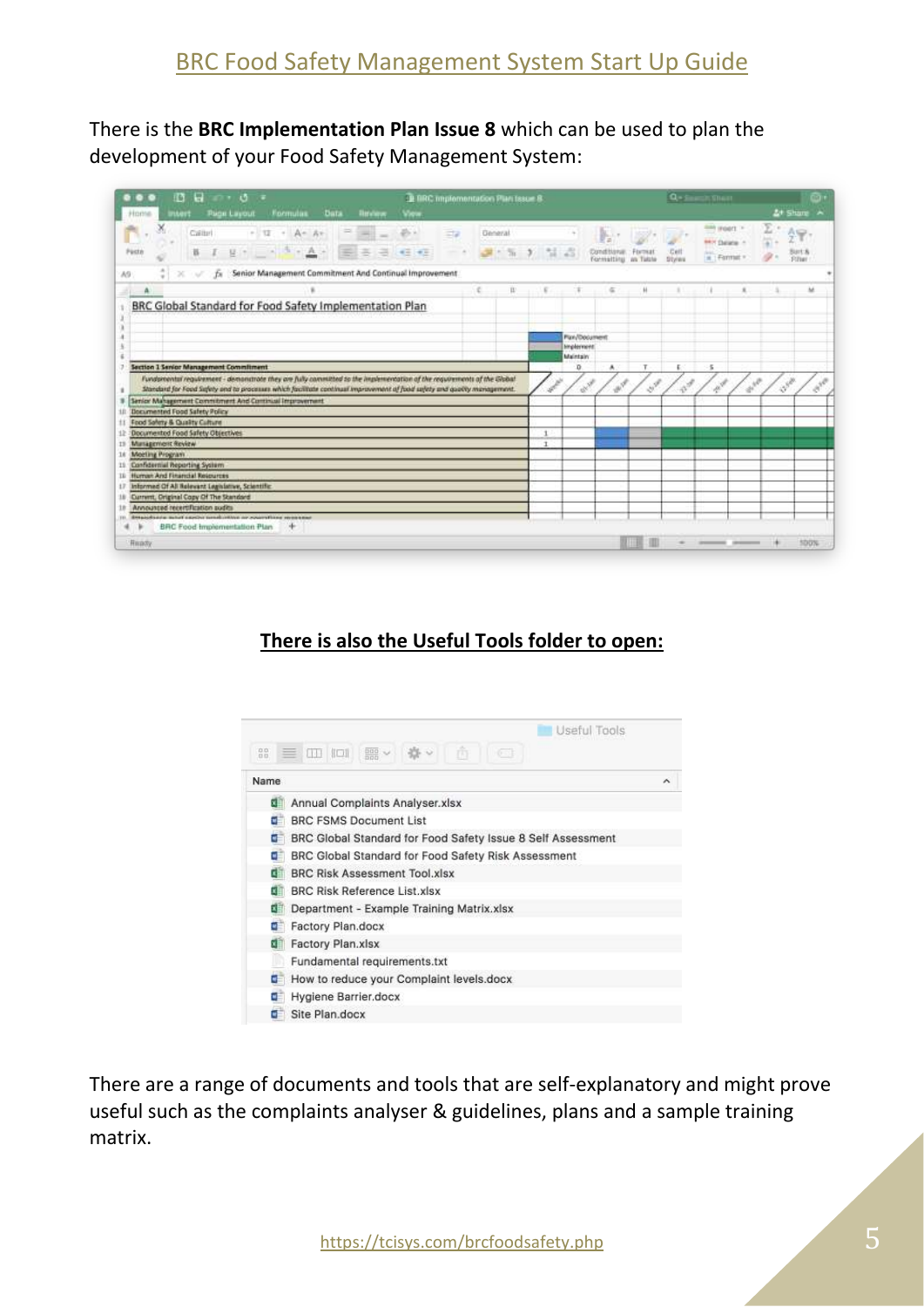Section 1

- QM 1.1 Senior Management Commitment
- QM 1.1.1 Food Safety and Quality Policy
- QM 1.1.2 Food Safety Culture
- QM 1.1.2 Food Safety Culture Planning
- QM 1.1.3 Food Safety and Quality Objectives
- QM 1.1.4 Senior Management Review
- QM 1.1.4 Appendix Senior Management Review Record
- QM 1.1.5 Management Meetings
- QM 1.1.6 Appendix Integrity Helpline
- QM 1.1.6 Confidential Reporting System
- QM 1.1.7 Human and Financial Resources
- QM 1.2 Responsibility and Authority
- QM 1.2 Appendix Example Organisational Chart
- QM 1.2 Responsibility Appendix Example Job Descriptions
- QM 1.2A Communication

| Section 1 Senior Management Commitment                                           |                         |          |               |
|----------------------------------------------------------------------------------|-------------------------|----------|---------------|
| $\frac{1}{1000}$ $\vee$<br>楽し<br>$^{10.0}_{10.0}$<br>$\equiv$ 10 10 11<br>m<br>€ |                         | Q Search |               |
| Name                                                                             | Date Modified<br>$\sim$ | Size     | Kind          |
| N<br>QM 1.1 Senior Management Commitment.docx                                    | 25 Jul 2018, 12:16      | 151 KB   | Micros(.docx) |
| QM 1.1.1 Food Safety and Quality Policy.docx<br>$\sim$                           | 3 Aug 2018, 09:41       | 163 KB   | Micros(.docx) |
| QM 1.1.2 Food Safety Culture<br>W                                                | 3 Aug 2018, 09:53       | 359 KB   | Micros(.docx) |
| QM 1.1.2 Food Safety Culture Planning<br>×                                       | 25 Jul 2018, 19:09      | 20 KB    | Micros(.xisx) |
| QM 1.1.3 Food Safety and Quality Objectives.docx<br>N                            | 3 Aug 2018, 10:01       | 147 KB   | Micros(.docx) |
| QM 1.1.4 Appendix Senior Management Review Record<br>$\mathbf{v}$                | 3 Aug 2018, 10:35       | 127 KB   | Micros(.docx) |
| QM 1.1.4 Senior Management Review.docx<br>$N_{\rm H}$                            | 3 Aug 2018, 10:51       | 139 KB   | Micros(.docx) |
| QM 1.1.5 Management Meetings.docx<br>wE                                          | 3 Aug 2018, 10:58       | 150 KB   | Micros(.docx) |
| QM 1.1.6 Appendix Integrity Helpline<br>W                                        | 3 Aug 2018, 11:27       | 252 KB   | Micros(.docx) |
| QM 1.1.6 Confidential Reporting System<br>$\alpha$                               | 3 Aug 2018, 11:26       | 271 KB   | Micros(.docx) |
| QM 1.1.6 Confidential Reporting System .pptx<br>$\frac{1}{2}$                    | 3 Aug 2018, 11:28       | 113 KB   | PowerP(.pptx) |
| QM 1.1.7 Human and Financial Resources.docx<br>$\sim$                            | 3 Aug 2018, 11:37       | 155 KB   | Micros(.docx) |
| OM 1.1.9 Section 1 Other Items.docx<br>w                                         | 25 Jul 2018, 19:41      | 111 KB   | Micros(.docx) |
| QM 1.2 Appendix Example Organisational Chart<br>×                                | 3 Aug 2018, 18:24       | 1.3MB    | Micros(.xlsx) |
| QM 1.2 Responsibility and Authority.docx<br>$N-$                                 | 3 Aug 2018, 19:42       | 172 KB   | Micros(.docx) |
| QM 1.2 Responsibility Appendix Example Job Descriptions.docx<br>$\mathbf{v}$     | 25 Jul 2018, 19:50      | 134 KB   | Micros(.docx) |
| OM 1.2A Communication.docx<br>ωĖ                                                 | 25 Jul 2018, 19:36      | 155 KB   | Micros(.docx) |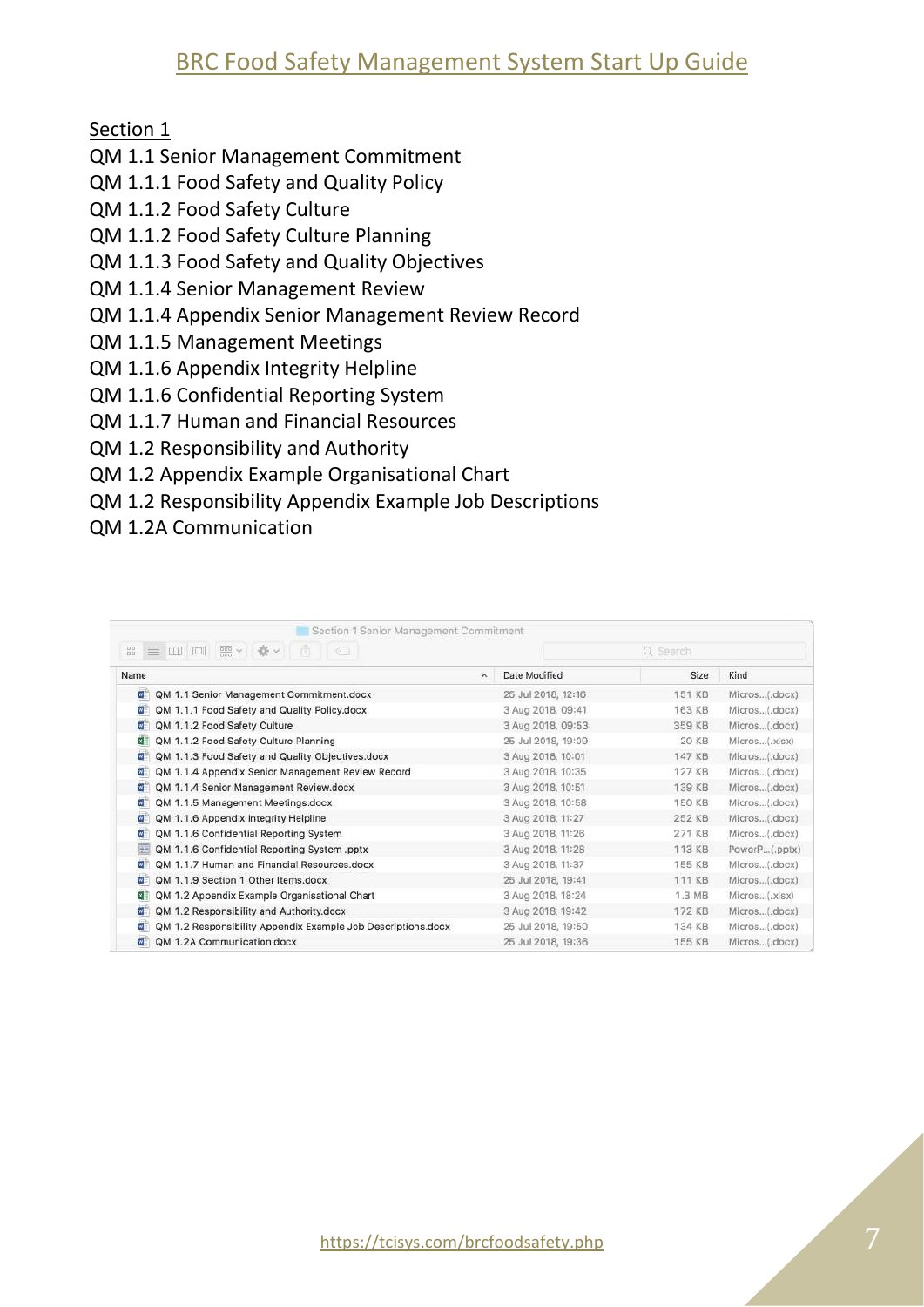Section 4

QM 4 Site Standards

QM 4.1 External Standards

QM 4.2 Site Security and Food Defence

QM 4.2.1 Control of Visitors and Contractors

QM 4.3 Layout, Product Flow and Segregation

QM 4.3 Factory Plan

QM 4.3 Filling Area Layout Flow Diagram

QM 4.4 Building Fabric

- QM 4.5 Utilities Water and Air
- QM 4.6 Equipment

QM 4.7 Maintenance

QM 4.8 Staff Facilities

QM 4.9 Product Contamination Control

QM 4.9.1 Chemical Contamination Control

QM 4.9.2 Metal Contamination Control

QM 4.9.3 Control of Brittle Materials

QM 4.9.4 Control of Products Packed into Brittle Containers

QM 4.9.5 Control of Wood

QM 4.10 Foreign Body Detection and Removal

QM 4.11 Housekeeping and Hygiene

QM 4.12 Waste & Waste Disposal

QM 4.13 Management of Surplus Food and Products for Animal Feed

QM 4.14 Pest Management

QM 4.15 Storage

QM 4.16 Dispatch and Transport

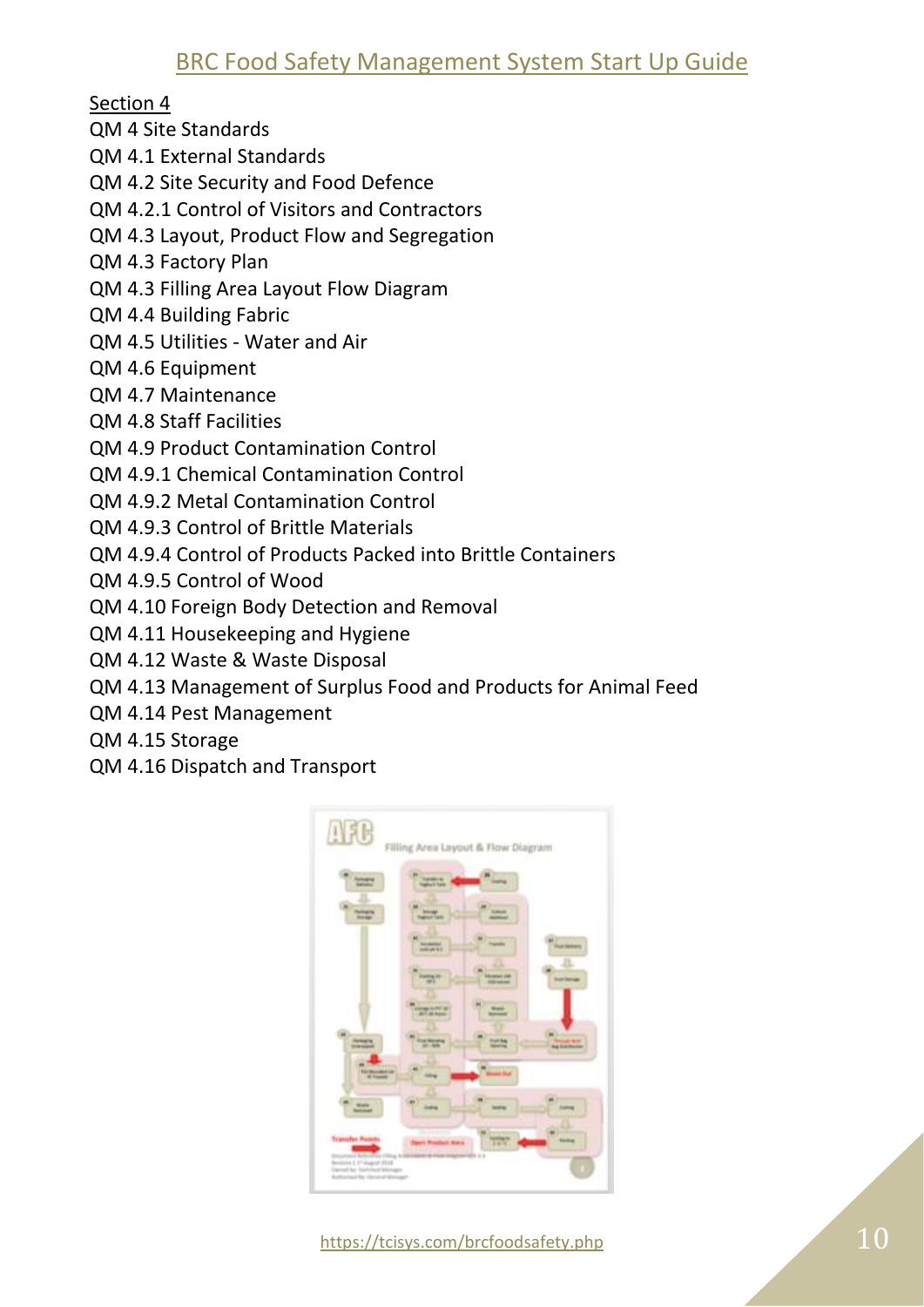#### **The next folder to open is the Supplementary HACCP Manual containing the BRC HACCP Calculator**

| $^{12}_{00}$             | $\equiv$ $\equiv$ $\equiv$<br>楽っ<br>$\frac{1}{2000}$ $\sim$<br>m<br>1163 |                          | Q Search          |               |               |  |  |  |  |  |  |
|--------------------------|--------------------------------------------------------------------------|--------------------------|-------------------|---------------|---------------|--|--|--|--|--|--|
| Name                     |                                                                          | $\overline{\phantom{a}}$ | Date Modified     | Size          | Kind          |  |  |  |  |  |  |
| a                        | BRC HACCP Calculator Instruction 1 2018.pdf                              |                          | Yesterday, 03:15  | 1.4MB         | PDF Document  |  |  |  |  |  |  |
| a                        | BRC HACCP Calculator Instruction 2 2018.pdf                              |                          | Yesterday, 03:14  | 1.9 MB        | PDF Document  |  |  |  |  |  |  |
| a                        | BRC HACCP Calculator Instruction 3 2018.pdf                              |                          | Yesterday, 03:12  | 228 KB        | PDF Document  |  |  |  |  |  |  |
| íx≹                      | BRC Hazard Assessment & Critical Control Point Calculator.xlsx           |                          | Yesterday, 00:49  | 295 KB        | Micros(.xlsx) |  |  |  |  |  |  |
| B                        | CODEX Decision_tree.gif                                                  |                          | 3 Jul 2009, 17:36 | 14 KB         | GIF Image     |  |  |  |  |  |  |
| $\sim$                   | <b>HACCP Definitions.docx</b>                                            |                          | Yesterday, 00:57  | 137 KB        | Micros(.docx) |  |  |  |  |  |  |
| Œ                        | HACCP Training Guide BRC Module 2018.pptx                                |                          | Today, 11:38      | 5.2 MB        | PowerP(.pptx) |  |  |  |  |  |  |
| $\omega$                 | Sample CCP Record Sample Pasteurizer Log Sheet.docx                      |                          | Yesterday, 00:56  | 147 KB        | Micros(.docx) |  |  |  |  |  |  |
| $\sim$                   | Sample Finished Product Summary.docx                                     |                          | Yesterday, 00:58  | 111 KB        | Micros(.docx) |  |  |  |  |  |  |
| $\sim$                   | Sample HACCP Flow Diagram.docx                                           |                          | Yesterday, 00:53  | <b>173 KB</b> | Micros(.docx) |  |  |  |  |  |  |
| <b>WE</b>                | Sample HACCP Glass Control Verification Record.docx                      |                          | Yesterday, 00:58  | <b>157 KB</b> | Micros(.docx) |  |  |  |  |  |  |
| $\overline{N}$           | Sample HACCP Plan.docx                                                   |                          | Yesterday, 00:54  | 125 KB        | Micros(.docx) |  |  |  |  |  |  |
| $\overline{M}$           | Sample HACCP Steering Group Review.docx                                  |                          | Yesterday, 00:59  | 104 KB        | Micros(.docx) |  |  |  |  |  |  |
| $\sim$                   | Sample HACCP Validation Form.docx                                        |                          | Yesterday, 00:54  | 124 KB        | Micros(.docx) |  |  |  |  |  |  |
| $\mathbf{v}$             | Sample HACCP Verification Audit Summary.docx                             |                          | Yesterday, 00:55  | 115 KB        | Micros(.docx) |  |  |  |  |  |  |
| $\overline{\phantom{a}}$ | Sample Ice Cream Pasteurization Procedure                                |                          | Yesterday, 00:53  | 31 KB         | Micros(.docx) |  |  |  |  |  |  |
| $\sim$                   | Sample Product Description.docx                                          |                          | Yesterday, 00:53  | 127 KB        | Micros(.docx) |  |  |  |  |  |  |
|                          | Sample Raw Material Summary.docx                                         |                          | Yesterday, 01:00  | <b>118 KB</b> | Micros(.docx) |  |  |  |  |  |  |

The folder contains the HACCP Calculator and Instructions plus Sample HACCP documents.

How the HACCP Calculator helps:

A few simple steps take you through the hazard assessment and then significant hazards which require critical control point assessment are automatically highlighted.

You do not need to refer to the hazard decision tree to assess critical control points as all of the decision tree questions and actions are included in the calculator.

It makes the process of determining a critical control point simple, answer the questions at each stage and the calculator will show when a step is a critical control point.

It enables you to present your HACCP assessment in a clear and professional manner.

It automatically starts to generate a HACCP plan as you work through your hazard assessment and critical control points.

All your HACCP information can be held in a single document.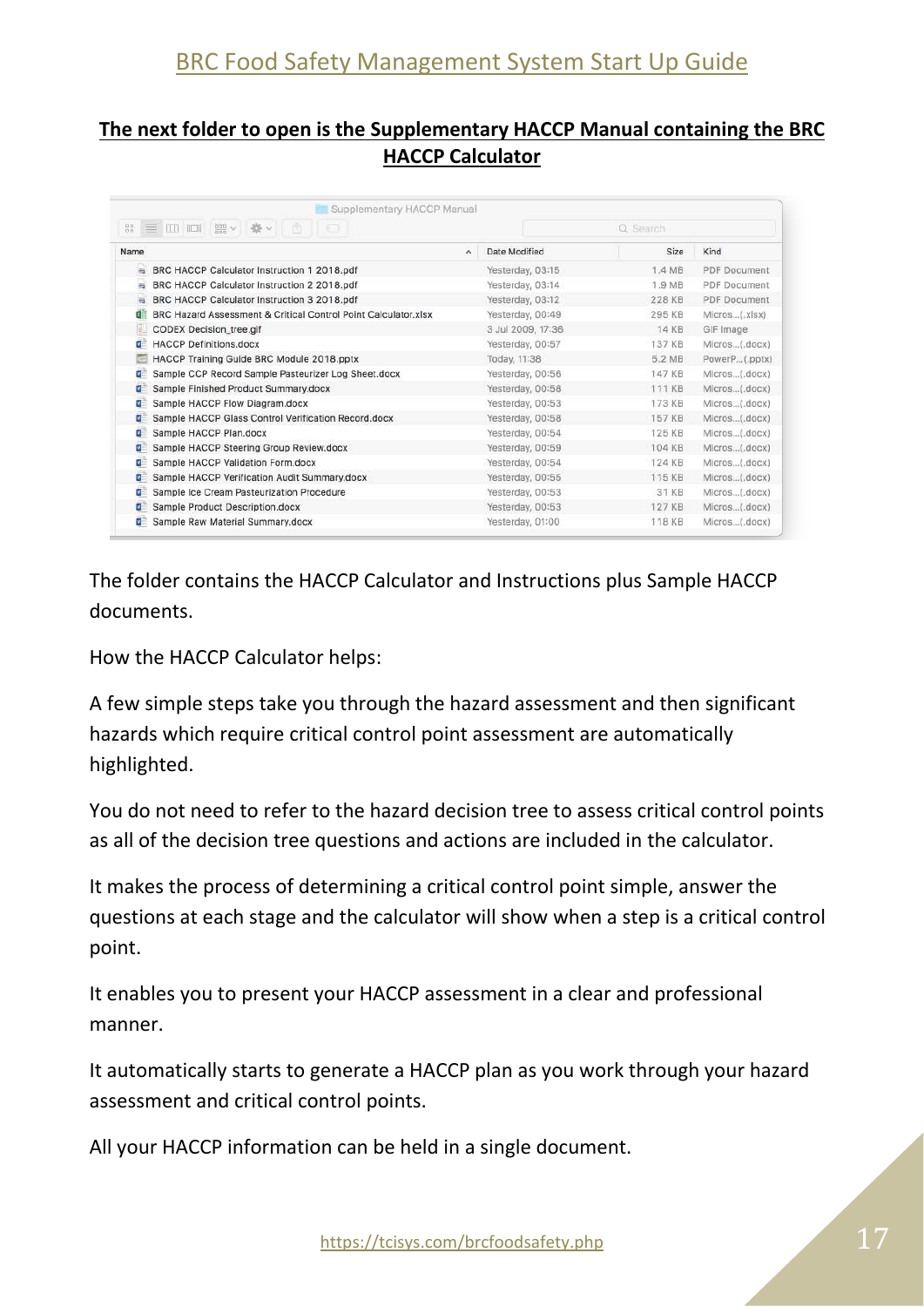# BRC Food Safety Management System Start Up Guide

|                                |                                                               |                                                                                          |                                      |                                         |                                                                             | HM 004 BRC Hazard Assessment & Critical Control Point Calculator - Microsoft Excel |                                    |                |                              |              |                      |         |    | $-1111 - 25$ |
|--------------------------------|---------------------------------------------------------------|------------------------------------------------------------------------------------------|--------------------------------------|-----------------------------------------|-----------------------------------------------------------------------------|------------------------------------------------------------------------------------|------------------------------------|----------------|------------------------------|--------------|----------------------|---------|----|--------------|
| Home                           | <b>Insert</b>                                                 | <b>Page Layout</b><br>Formulati<br><b>Date</b>                                           | Keycevy<br>Vine                      | <b>Hitro PDF Professional</b>           | RIF                                                                         |                                                                                    |                                    |                |                              |              |                      |         |    |              |
| Paido<br><b>CTAREBII</b><br>A2 | Cut<br>Calibin<br>A Code<br><b>J Fremat Pantist</b><br>$+141$ | ritt.<br>Fist<br>ĥ.                                                                      | <b>Highestal</b>                     | <b>Wing Text</b><br>-All Merge & Center | General<br>人族 利福语<br><b>TEL:POLES</b>                                       | Constituenal<br>Firmat<br>Call<br>Formatting r in Table - Styles -<br>外国           | Imatt Delete Format<br><b>CHIE</b> |                | E. Autofass<br>干田三<br>2 Days | Litteta      | Fithi - Seint -      | First 8 |    |              |
|                                |                                                               |                                                                                          | B.                                   |                                         |                                                                             |                                                                                    |                                    |                |                              |              |                      | M.      |    |              |
|                                |                                                               |                                                                                          |                                      |                                         |                                                                             |                                                                                    | $6 -$                              | M.             |                              | ×.           |                      |         | n. | O BEFIGHT    |
|                                |                                                               | BRC HAZARD ANALYSIS AND CRITICAL CONTROL POINT CALCULATOR                                |                                      |                                         |                                                                             |                                                                                    |                                    |                |                              |              |                      |         |    |              |
|                                |                                                               |                                                                                          |                                      |                                         |                                                                             |                                                                                    |                                    |                |                              |              |                      |         |    |              |
|                                |                                                               |                                                                                          |                                      |                                         |                                                                             |                                                                                    |                                    |                |                              |              | <b>Decision Tree</b> |         |    |              |
|                                |                                                               |                                                                                          |                                      |                                         |                                                                             |                                                                                    |                                    |                |                              | н            | <b>NOT &amp; CCP</b> |         |    |              |
|                                |                                                               |                                                                                          |                                      |                                         |                                                                             |                                                                                    |                                    |                | $N = 1$                      |              | Check                |         |    |              |
|                                |                                                               |                                                                                          |                                      |                                         |                                                                             |                                                                                    |                                    |                |                              | ۰            | CCP                  |         |    |              |
|                                |                                                               |                                                                                          |                                      |                                         |                                                                             |                                                                                    |                                    |                | a                            | G)           | 有<br>x               | o<br>я  | t  | ٠            |
| <b>Stru</b><br>Mumber          | <b>Sing Tierra</b>                                            | Hazards Mentified                                                                        | Specific Details<br>shout the Hapord |                                         | Existing Premountaine Programmes safeth assist in<br>controlling the Hazard | <b>Control Measure</b>                                                             |                                    |                |                              |              |                      |         |    |              |
|                                | AMF Delluery                                                  | derla (spore-forming) General                                                            |                                      |                                         | QM 3.5 Supplier and Raw Material Approval                                   | Pasteurisation > T1.7 °C > 13 seconds                                              | л                                  | 10             | $\mathbb{R}$                 |              |                      |         | v  |              |
|                                | <b>AMT Delivery</b>                                           | Listeria monocytogenes                                                                   |                                      |                                         | <b>GM 3.5 Specifications</b>                                                | Hat Water Disinfection                                                             | 3                                  | $\mathbb{R}^n$ | $\pi$                        | 84.          | $\tau$               |         | v  |              |
|                                | <b>AMT Delivery</b>                                           | Personal effects                                                                         |                                      |                                         | QM 7.2 Personal Hygiene                                                     | <b>Filtration Smm maximum</b>                                                      | <b>B</b>                           | $\mathbf{I}$   | ×                            | $\mathbf{u}$ | п                    |         |    | ¥.           |
|                                | AMF Delivery                                                  | Wood                                                                                     |                                      |                                         | CM 4.9 4 Contrai of Wadd                                                    | Filtration Imm meetnum                                                             | л                                  | ÷              |                              |              |                      |         |    | ù            |
| п                              | AMF Dallivery                                                 | Nuts                                                                                     |                                      |                                         | GM 5.2.1 Nut Control Procedure                                              | Guide:                                                                             |                                    |                |                              |              |                      |         |    | V.           |
| $\mathbf{1}$<br>Ħ              | AMF Definery                                                  | Stones                                                                                   |                                      |                                         | QM 4.10 Forwign Body Detection and Removal                                  | Erner pieuentise measures which might be used to present, alminute,                |                                    |                |                              |              |                      |         |    | x            |
| $\mathbf{1}$                   | AMF Delivery                                                  | Allergens                                                                                |                                      |                                         | QVI-5.2 Management of Attergens                                             | to reduce each has ad to an acceptable level or ohoose loon drop:<br>downlat       |                                    |                |                              |              |                      |         |    | ¥.           |
| 1                              | <b>AMF Delivery</b>                                           | Cryptosporidium parkum                                                                   |                                      |                                         | QW4.5 Utilities - Water and Air                                             |                                                                                    |                                    |                |                              |              |                      |         | v. |              |
|                                | AMF Delivery                                                  | mination with Bacteria from Fests.                                                       |                                      |                                         | QM 4.13 Pest Control                                                        |                                                                                    |                                    |                |                              |              |                      |         |    | v            |
|                                | AMF Delivery                                                  | Arttibiotics                                                                             |                                      |                                         | QM 5.6 Product Release                                                      |                                                                                    |                                    |                |                              |              |                      |         |    | ¥            |
|                                | AME Delivery                                                  | Stanbulgcognic autour:<br># # # # Process Flow   Razard Analysis Calculator   HACCP Plan |                                      | HACCP Park Verfication                  | <b>OM 3.5 Supplier and Raw Material Announce</b><br><b>MACOP Valdation</b>  | <b>Good Manufact 140</b>                                                           |                                    |                |                              |              |                      |         |    |              |
|                                | Cell E16 continented by Tony                                  |                                                                                          |                                      |                                         |                                                                             |                                                                                    |                                    |                |                              |              | 四口甲苯二十               |         |    | 94           |

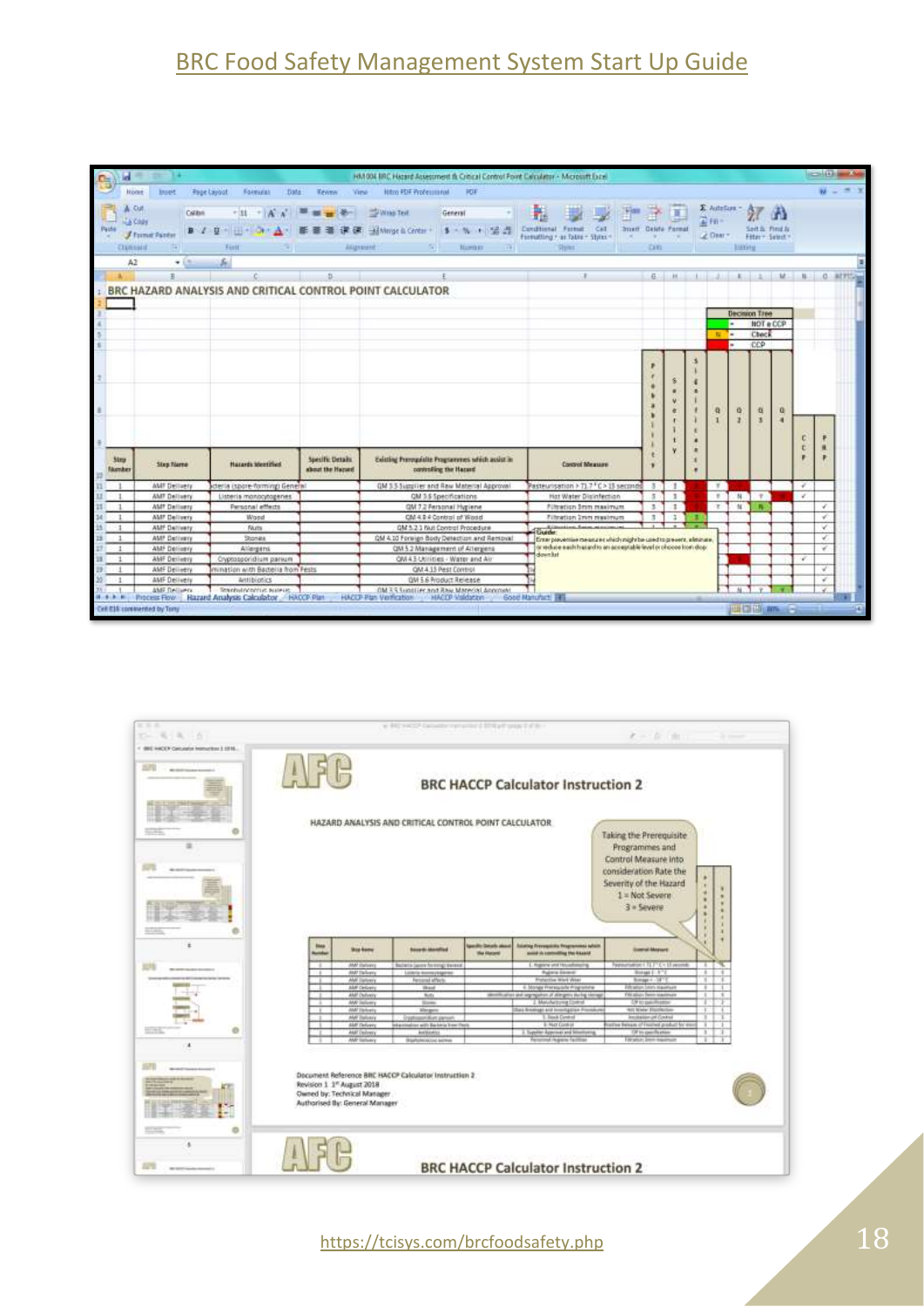#### **The next folder to open is the Allergen Management folder**

| ■ 章 章                 | <b>Allergen Management</b>                                           |                       |                  |                 |
|-----------------------|----------------------------------------------------------------------|-----------------------|------------------|-----------------|
| $\leq$ 3              | ÷                                                                    |                       | <b>Q</b> Service |                 |
| Favorites             | Name                                                                 | Date Modified<br>ALC: | <b>Sizm</b>      | Kind            |
| I/U AirDrop           | Allergen Management Tool visx<br>目                                   | Yasterday, 11:10      | GO KB            | Micros [.alaa)  |
|                       | ø<br>Allergen Warning Label - Celery celeriac.docx                   | Yesterday, 11:23      | <b>DO KS</b>     | Mitros (.docx)  |
| All My Files          | E<br>Allergen Warning Label - Cereals dock                           | Yestenday, 11:23      | 林兰 尾唇            | Micros. Likeca) |
| <b>ICloud Drive</b>   | Allergen Warning Label - Eggs.docx<br>Е                              | Yesterday, 11/22      | 05.KB            | Micros (docs)   |
| Applications          | Allergen Warning Label - Fish.docx<br>G                              | Yasterday, 11:22      | BO KIB           | Micros_LBocx)   |
|                       | Allergen Warning Label - Lupin.docx<br>п                             | Vesterday, 11:22      | 89 KB            | Microe (.1900X) |
| Desktop:              | Allergen Warning Label - Milk.docx<br>в                              | Yesterday, 11:22      | B.A. KH          | Micros Loucky   |
| <b>Documents</b>      | Allergen Warning Label - Mustard.docx<br>۵                           | Vestorday, 11:22      | 0.1 KB           | Micros (4990x)  |
| o<br><b>Downloads</b> | Allergen Warning Label - Nuts.dock<br>G                              | Vesterday, 11/21      | 87.108           | Mitros. (.docs) |
|                       | Allergen Warning Label - Peanuts docx<br>e                           | Yesterday, 11/21      | 03 KB            | Mitron (.docs)  |
| Diretees              | Allergen Warning Label - Sesame seeds docx<br>۵                      | Vesterday, 11/20      | 103 KB           | Micros (JBICK)  |
| Remote Disc           | Allergen Warning Label - Shelffish dock<br>e                         | Yesterday, 11/20      | 65 KB            | Micros Libocit) |
|                       | Allergen Warning Label - Soya.docx<br>e                              | Yesterday, 11/20      | <b>价值 M月</b>     | Micros (.docs)  |
| KINGST.               | Altergen Warning Label - Sulphur dioxide and sulphites docs<br>G     | Yestenday, 11/19      | <b>110 KB</b>    | MicrosLilincu>  |
| Taigs                 | Allergen Warning Label Colour Coding Summary.docx                    | Vestelday, 11/19      | 100 KB           | Micros (.00Cx)  |
| Red                   | Finished Product Allergen Summary.docx<br>Е                          | Yesterday, 11:24      | 528 KB           | Micros_Löock)   |
|                       | QM 5.3 Allergen Control System.docx<br>п                             | Yesterday, 11:13      | 2.2 MB           | Micros_Litecs)  |
| Orange                | QM 5.3 Appendix Allergen Clean Validation<br>Б                       | Yesterday, 11:26      | 170 KB           | Micros., Louck) |
| Yellow                | QM 5.3 Appendix Allergen Clean Verification<br>Ξ                     | Vienterday, 11:27     | 332 KB           | Micros_Loocx)   |
|                       | QM Appendix Ingredient Allergen Management - Colour Coding docx<br>E | Yestelday, 23:13      | 152 KB           | Micros(.docx).  |
| Green                 | QM Example Nut Control Procedure<br>п                                | Yesterday, 18/20.     | 124 KB           | Mitros (.000x)  |
| Blue:                 | Raw Material Allergen Summary Form.docx<br>Е                         | Vesterday, 23:14      | 120 KB           | MIDTON  LIBBOX3 |
| <b>B</b> Purple       | Supplier Ingredient Allergen Analysis Form.docx<br>в                 | Yesterday, 23/15      | <b>T2B KB</b>    | Mitron. Lisoca) |

### This folder contains the Allergen Risk Assessment Tool and useful allergen control documents

| 0.9.8                                        | $H = 0$<br>D.<br><b>Figure LAWAII</b>                                      | : Formulae                            | <b>Bietin</b>                                            | <b>Heules</b>            | <b>Nave</b>                 |                |                    |                          |                     |                                                                                                | A Allegen Management Tool |                                                 |                                                    |                                                                                                |               |                                                                                                |                                        |                 |                 | <b>G</b> ELL-II          |                                                                                                                                                      |                          | <b>A+ Dunn</b> = |
|----------------------------------------------|----------------------------------------------------------------------------|---------------------------------------|----------------------------------------------------------|--------------------------|-----------------------------|----------------|--------------------|--------------------------|---------------------|------------------------------------------------------------------------------------------------|---------------------------|-------------------------------------------------|----------------------------------------------------|------------------------------------------------------------------------------------------------|---------------|------------------------------------------------------------------------------------------------|----------------------------------------|-----------------|-----------------|--------------------------|------------------------------------------------------------------------------------------------------------------------------------------------------|--------------------------|------------------|
| ¥<br>Frees:<br>Thism.<br>HTML<br>Flatebook 1 | ÷<br>u<br><b>Nikle DataBase</b><br><b>Trippen</b><br><b>Text</b><br>Glory. | c<br>in 1<br><b>But-put-</b><br>$-48$ | <b>Connections</b><br>President and<br><b>ASSESSMENT</b> |                          | -PZ<br>9H<br>$14 - 900$     | 31km           | To Atverse         |                          | Text to - Stevenski | Column Guillane Hobbita                                                                        | Date:                     | Constitute Wrat-F                               | Versionis                                          |                                                                                                |               | Since Argues McBond                                                                            | 11. Brand Check<br>177 Stadium Started |                 |                 |                          |                                                                                                                                                      |                          |                  |
| 638                                          | Maybe<br>$\mathbb{R}$<br>ße.<br>$\sim$                                     |                                       |                                                          |                          |                             |                |                    |                          |                     |                                                                                                |                           |                                                 |                                                    |                                                                                                |               |                                                                                                |                                        |                 |                 |                          |                                                                                                                                                      |                          |                  |
| 180                                          | $\alpha$<br><b>ALLENGER INAVERIES WERT TUUL</b>                            | œ.                                    | n.                                                       | $-1.18$                  | 18.                         | i iz           | ×                  | $\mathbb{R}$             | 10.11               | $\sim$                                                                                         | $\sim$                    | $_{\rm H}$                                      | $\sim$                                             | $\rm{II}$                                                                                      | $\frac{1}{2}$ | H.                                                                                             |                                        | $\mathbb{R}$    | T.              | $\mathcal{M}$            | $\rightarrow$                                                                                                                                        | $\approx$                | $\overline{a}$   |
|                                              |                                                                            |                                       |                                                          |                          |                             |                |                    |                          |                     |                                                                                                |                           |                                                 |                                                    |                                                                                                |               |                                                                                                |                                        |                 |                 |                          |                                                                                                                                                      |                          |                  |
|                                              | Risk of Cross-Contamination at each Process Step                           |                                       |                                                          |                          |                             |                |                    |                          |                     |                                                                                                |                           | <b>Otto: Centerbluffen Kid Associate</b>        |                                                    |                                                                                                |               |                                                                                                |                                        |                 |                 |                          |                                                                                                                                                      |                          |                  |
|                                              |                                                                            | <b>NEWMORE</b>                        | <b>HARRY EXAM</b>                                        | <b>New interest</b>      | <b>New Adams (all</b>       | <b>Polenta</b> | <b>Rock Agrica</b> | <b>AITEMENT</b>          |                     |                                                                                                |                           |                                                 | <b>Milliam A</b>                                   |                                                                                                |               |                                                                                                | <b>Just</b>                            |                 | ,,,,,           | (F) became               | -                                                                                                                                                    | <b>Tallant</b>           |                  |
| Mag<br><b>Number</b>                         | <b>Skyp Home</b>                                                           | <b>Support</b>                        |                                                          | Mirrary.                 | <b><i><u>Indica</u></i></b> | Anti-          |                    | <b>Takishwa</b>          |                     | minut                                                                                          | midwit<br><b>Brings</b>   | <b>TWT Date</b><br><b>VANISH</b><br><b>MARK</b> | <b>TWO Coast</b><br><b><i>Dukmak</i></b><br>minteg |                                                                                                |               | mail                                                                                           | Malelaki                               | <b>Tiolinia</b> | dress.          |                          | <b>WHY</b>                                                                                                                                           |                          |                  |
| $-10^{-1}$                                   | <b>ANT Delivery</b>                                                        | $\sim$                                | $\sim$                                                   | ÷                        | $\rightarrow$               | <b>SH</b>      | <b>M</b>           | ×                        | $\sim$              | $\sim$                                                                                         | $\sim$                    | $\rightarrow$                                   | $\rightarrow$                                      | $\overline{\phantom{a}}$                                                                       | $\rightarrow$ | $\rightarrow$                                                                                  | 191                                    | $\sim$          | $\sim$          | $\blacksquare$           | $\sim$                                                                                                                                               | $\sim$                   |                  |
| $\rightarrow$                                | <b>Bill Science</b>                                                        | $\sim$                                | ×.                                                       | <b>B</b>                 | $\rightarrow$               | $\sim$         | $\sim$             | ٠                        | $\sim$              | ۰                                                                                              | $\sim$                    | $\mathbf{r}$                                    | $\sim$                                             | $\sim$                                                                                         | $\sim$        | $\sim$                                                                                         | ÷                                      | $\sim$          | $\sim$          | $\sim$                   | $\sim$                                                                                                                                               | $\frac{1}{2}$            |                  |
| $\cdot$                                      | <b>WMF Selvery</b>                                                         | $\sim$                                | <b>No.</b>                                               | $\mathcal{R}$            | <b>BE</b>                   | $\sim$         | (M)                | $\sim$                   | $\sim$              | $\sim$                                                                                         | <b>Sec.</b>               | $\sim$                                          | $\sim$                                             | $\sim$                                                                                         | $\sim$        | $\sim$                                                                                         | m                                      | m.              | <b>Sec</b>      | $\sim$                   | $\sim$                                                                                                                                               | $\sim$                   |                  |
| $\rightarrow$                                | Culture Deliveria                                                          | $\sim$                                | <b>No</b>                                                | $\sim$                   | $\rightarrow$               | $\mathbf{a}_i$ | 194                | <b>B</b>                 | $\sim$              | $\frac{1}{2} \left( \frac{1}{2} \right) \left( \frac{1}{2} \right) \left( \frac{1}{2} \right)$ | $\sim$                    | $\sim$                                          | $\sim$                                             | $\sim$                                                                                         | <b>Ship</b>   | $\sim$                                                                                         | $\sim$                                 | $\sim$          | <b>Contract</b> | $\sim$                   | $\sim$                                                                                                                                               | <b>CALL</b>              |                  |
| 16                                           | and Stones                                                                 | $\sim$                                | $\sim$                                                   | $\sim$                   | <b>ALC</b>                  | <b>SIL</b>     | $\sim$             | $\sim$                   | $\sim$              | $\sim$                                                                                         | $\sim$                    | $\sim$                                          | m.                                                 | $\sim$                                                                                         | $\sim$        | $\sim$                                                                                         | $\sim$                                 | $\sim$          | Tel.            | $\sim$                   | ar.                                                                                                                                                  | $\sim$                   |                  |
| $\rightarrow$                                | <b>IMP Storest</b>                                                         | $\sim$                                | $\sim$                                                   | $\sim$                   | m.                          | $\sim$         | m.                 | $\sim$                   | $\sim$              | $\sim$                                                                                         | $\sim$                    | $\frac{1}{2}$                                   | m.                                                 | $\sim$                                                                                         | <b>State</b>  | $\sim$                                                                                         | $\sim$                                 | $\sim$          | <b>Sec.</b>     | m.                       | $\sim$                                                                                                                                               | $\sim$                   |                  |
|                                              | <b>WIMP Stonage</b>                                                        | $\sim$                                | the .                                                    | $\sim$                   | $\sim$                      | <b>State</b>   | <b>ISE</b>         | m.                       | m.                  | $\sim$                                                                                         | $\sim$                    | $\sim$                                          | $\sim$                                             | $\sim$                                                                                         | $\sim$        | $\sim$                                                                                         | m.                                     | $\sim$          | <b>Sec.</b>     | $\sim$                   | $\sim$                                                                                                                                               | $\sim$                   |                  |
| 13.81                                        | Culture Banker                                                             | $\sim$                                | $\sim$                                                   | $\rightarrow$            | m.                          | <b>Films</b>   | m.                 | $\sim$                   | $\sim$              | $\frac{1}{2}$                                                                                  | $\sim$                    | $\sim$                                          | $\sim$                                             | $\rightarrow$                                                                                  | $\sim$        | <b>State</b>                                                                                   | $\sim$                                 | $\sim$          | <b>State</b>    | $\sim$                   | <b>PECT</b>                                                                                                                                          | $\rightarrow$            |                  |
| ٠                                            | <b>ANN</b> Wayness                                                         | $\sim$                                | $\sim$                                                   | $\sim$                   | <b>SA</b>                   | ٠              | $\frac{1}{2}$      | m.                       | $\sim$              | $\sim$                                                                                         | $\sim$                    | $\sim$                                          | <b>SO</b>                                          | m.                                                                                             | $\frac{1}{2}$ | $\sim$                                                                                         | m.                                     | $\sim$          | $\sim$          | $\sim$                   | $\sim$                                                                                                                                               | $\sim$                   |                  |
| 16                                           | <b>AMA Desarring</b>                                                       | $\sim$                                | $\sim$                                                   | $\sim$                   | m.                          | <b>THE</b>     | $^{12}$            | $\mathbf{m}$             | $\sim$              | <b>Harry</b>                                                                                   | $\sim$                    | $\sim$                                          | m.                                                 | $\mathbf{m}$                                                                                   | $\sim$        | $\sim$                                                                                         | $\mathbf{m}$                           | $\sim$          | The C           | $\sim$                   | $\sim$                                                                                                                                               | $\sim$                   |                  |
| 38                                           | <b>Selection</b>                                                           | $\sim$                                | $\sim$                                                   | $\rightarrow$            | <b>SHI</b>                  | <b>Hyder</b>   | $v$ ; ne           | $\sim$                   | $\sim$              | $\sim$                                                                                         | $\sim$                    | $\rightarrow$                                   | $\rightarrow$                                      | $\sim$                                                                                         | $\rightarrow$ | <b>COLL</b>                                                                                    | $\sim$                                 | $\sim$          | $\sim$          | $\sim$                   | $\sim$                                                                                                                                               | <b>Chair</b>             |                  |
| id-                                          | <b>Warte Rags Rommed</b>                                                   | m.                                    | n.                                                       | $\sim$                   | m.                          | <b>BE</b>      | ×                  | $\sim$                   | $\sim$              | ۰                                                                                              | $\sim$                    | $\overline{\phantom{a}}$                        | $\mathbf{m}$                                       | $\mathbf{a}$                                                                                   | $\sim$        | <b>SEC</b>                                                                                     | m.                                     | m.              | $\sim$          | m.                       | $\sim$                                                                                                                                               | $\overline{\phantom{a}}$ |                  |
| 28.                                          | Waste Churre Removed                                                       | $\sim$                                | the .                                                    | <b>TRI</b>               | <b>Bo</b>                   | <b>Sec.</b>    | (W)                | $\sim$                   | $\sim$              | $\sim$                                                                                         | <b>Sec.</b>               | $\sim$                                          | <b>Sec</b>                                         |                                                                                                | $\sim$        | $\sim$                                                                                         | ×                                      | $\mathbf{m}$    | <b>State</b>    | <b>REC</b>               | $\sim$                                                                                                                                               | <b>The</b>               |                  |
| 14                                           | AMY Motals                                                                 | $\sim$                                | <b>No.</b>                                               | <b>State</b>             | <b>SHI</b>                  | $\mathbf{a}_i$ | 194                | $\sim$                   | $\sim$              | $\sim$                                                                                         | $\sim$                    | $\sim$                                          | $\rightarrow$                                      | $\sim$                                                                                         | $\sim$        | ÷                                                                                              | $\sim$                                 | $\sim$          | <b>Sec</b>      | <b>State</b>             | $\sim$                                                                                                                                               | <b>Card</b>              |                  |
| 16                                           | <b>AMI Warreng</b>                                                         | $\sim$                                | m.                                                       | $\sim$                   | $\sim$                      | <b>Sec.</b>    | ۰                  | $\frac{1}{2}$            | ÷                   | ۰                                                                                              | $\sim$                    | $\frac{1}{2}$                                   | m.                                                 | $\sim$                                                                                         | $\sim$        | $\sim$                                                                                         |                                        | $\sim$          | $\sim$          | $\sim$                   | $\frac{1}{2}$                                                                                                                                        | $\equiv$                 |                  |
| $\mathbf{B}$                                 | <b>REWWHI</b>                                                              | $\sim$                                | m.                                                       | $\rightarrow$            | <b>Sec.</b>                 | $\sim$         | m.                 | $\sim$                   | $\sim$              | $\frac{1}{2} \left( \frac{1}{2} \right) \left( \frac{1}{2} \right) \left( \frac{1}{2} \right)$ | $\frac{1}{2}$             | $\sim$                                          | m.                                                 | $\frac{1}{2} \left( \frac{1}{2} \right) \left( \frac{1}{2} \right) \left( \frac{1}{2} \right)$ | $\frac{1}{2}$ | $\sim$                                                                                         | $\sim$                                 | <b>Sec.</b>     | $\sim$          | $\sim$                   | $\sim$                                                                                                                                               | $\sim$                   |                  |
| Ħ                                            | 603 Marie Howing                                                           | $\sim$                                | the .                                                    | $\overline{\phantom{a}}$ | $\sim$                      | -les           | m.                 | -                        | m.                  | $\sim$                                                                                         | $\sim$                    | $\rightarrow$                                   | $\sim$                                             | $\sim$                                                                                         | ÷             | $\overline{\phantom{a}}$                                                                       | m.                                     | $\sim$          | $\sim$          | $\sim$                   | $\frac{1}{2} \sum_{i=1}^{n} \frac{1}{2} \left( \frac{1}{2} \sum_{i=1}^{n} \frac{1}{2} \right) \left( \frac{1}{2} \sum_{i=1}^{n} \frac{1}{2} \right)$ | $\rightarrow$            |                  |
| ta.                                          | <b>High at Base Birming</b>                                                | $\sim$                                | ÷                                                        | ٠                        | $\rightarrow$               | m.             | m.                 | $\rightarrow$            | ×                   | $\sim$                                                                                         | ÷                         | $\sim$                                          | $\sim$                                             | $\rightarrow$                                                                                  | $\sim$        | <b>Hotel</b>                                                                                   | $\sim$                                 | $\rightarrow$   | $\sim$          | $\sim$                   | $\sim$                                                                                                                                               | $\rightarrow$            |                  |
| 18                                           | Transfer & ricabing                                                        | $\sim$                                | $\sim$                                                   | $\sim$                   | <b>SAL</b>                  | $\sim$         | $\sim$             | AL.                      | $\sim$              | $\sim$                                                                                         | $\sim$                    | $\sim$                                          | m.                                                 | ta.                                                                                            | $\frac{1}{2}$ | $\sim$                                                                                         | AL.                                    | $\sim$          | $\sim$          | $\sim$                   | $\sim$                                                                                                                                               | $\frac{1}{2}$            |                  |
| ×                                            | Elenedan                                                                   | $\sim$                                | $^{+}$                                                   | $\frac{1}{2}$            | <b>MI</b>                   | <b>THE</b>     | m.                 | $\overline{\phantom{a}}$ | $\sim$              | $\sim$                                                                                         | $\sim$                    | $\sim$                                          | m.                                                 | $\equiv$                                                                                       | $\sim$        | $\sim$                                                                                         | $\mathbf{m}$                           | $\equiv$        | $\sim$          | $\sim$                   | $\equiv$                                                                                                                                             | $\equiv$                 |                  |
| $\exists$                                    | <b>Nomenthation</b>                                                        | $\sim$                                | the .                                                    | $\rightarrow$            | $\rightarrow$               | <b>Har</b>     | <b>BE</b>          | ۰                        | $\sim$              | $\overline{\phantom{a}}$                                                                       | $\sim$                    | $\rightarrow$                                   | $\rightarrow$                                      | $\sim$                                                                                         | $\rightarrow$ | $\overline{\phantom{a}}$                                                                       | $\sim$                                 | $\sim$          | $\sim$          | $\sim$                   | $\sim$                                                                                                                                               | $\sim$                   |                  |
| 70                                           | <b>Fastew batter</b>                                                       | <b>NC</b>                             | 36.                                                      | <b>B</b>                 | <b>State</b>                | $\mathbf{u}$   | m.                 | $\sim$                   | $\sim$              | $\sim$                                                                                         | $\sim$                    | $\sim$                                          | $\overline{a}$                                     | m.                                                                                             | $\sim$        | $\sim$                                                                                         | ×                                      | m.              | $\sim$          | ×.                       | $\sim$                                                                                                                                               | $\sim$                   |                  |
| 21                                           | Conkry                                                                     | $\sim$                                | ÷                                                        | $\sim$                   | m.                          | $\sim$         | <b>Sec.</b>        | ٠                        | $\sim$              | $\sim$                                                                                         | $\sim$                    | $\sim$                                          | $\rightarrow$                                      | ۰                                                                                              | ÷             | $\frac{1}{2} \left( \frac{1}{2} \right) \left( \frac{1}{2} \right) \left( \frac{1}{2} \right)$ | m.                                     | $\overline{a}$  | $\sim$          | $\overline{\phantom{a}}$ | $\sim$                                                                                                                                               | $\rightarrow$            |                  |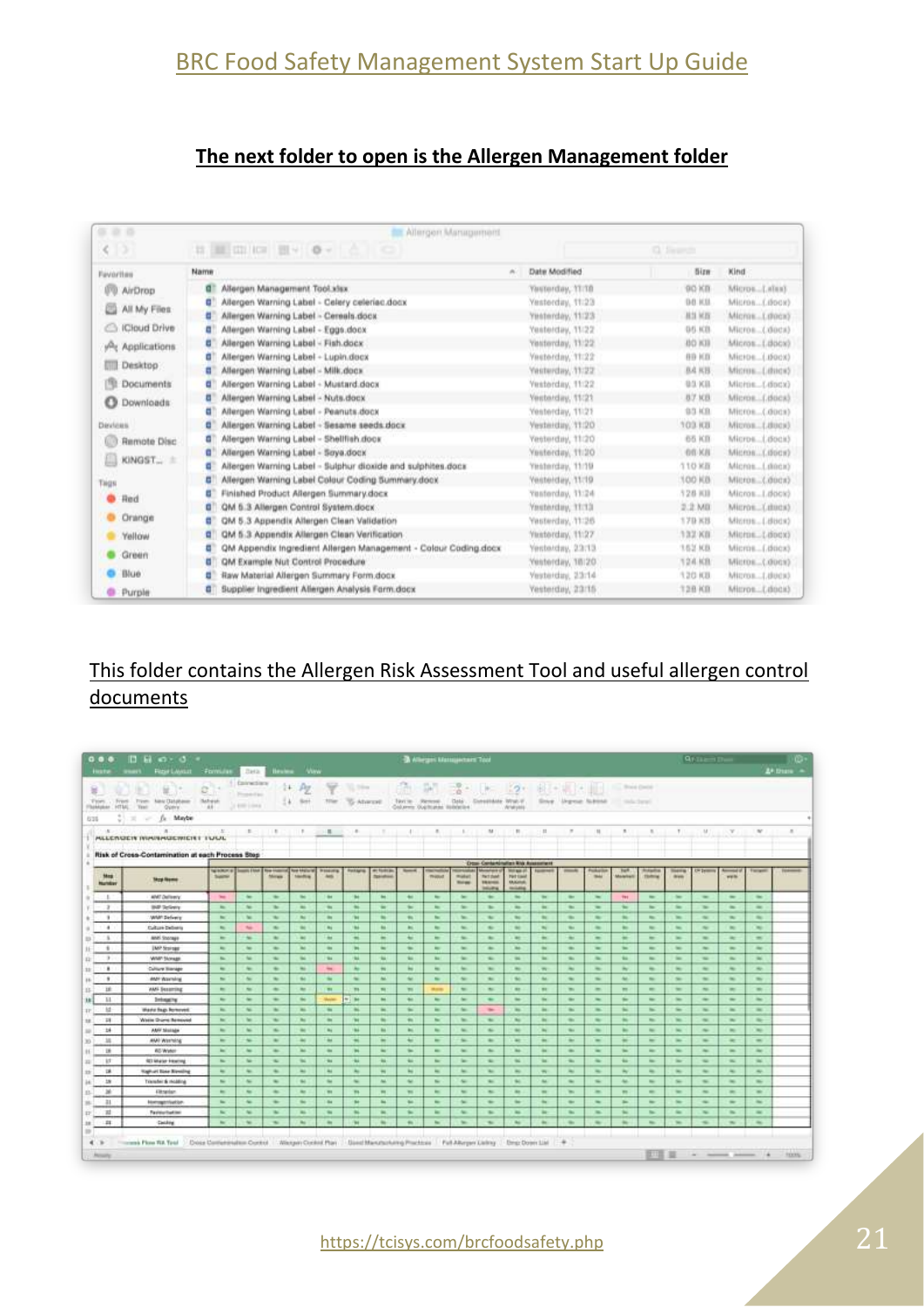## BRC Food Safety Management System Start Up Guide

## **The next folder to open is the Supplier RA Folder**

There are Supplier Risk Assessment and Raw Material Vulnerability Assessment **Templates** 

| (3)                   | HEDRICH BY OF BIG                                    |      |                   | Q. Sierch |               |
|-----------------------|------------------------------------------------------|------|-------------------|-----------|---------------|
| <b>Favorites</b>      | Name                                                 | ALC: | Date Modified     | Size      | King          |
| <b>AirDrop</b>        | <b>QMR 054 Supplier Register.xlsx</b><br>œ           |      | Yesterday, 23:26  | 13.88     | MicrosLula    |
| All My Files          | QMR 055 Chemical Register.docx<br>σ                  |      | Yesterday, 23:27  | 日米早点      | MicrosLdo     |
|                       | QMR 056 Non Approved Supplier Sample Plan.docx<br>a. |      | Yesterday, 23:27  | 144 KB    | Micros. Ldo   |
| Cloud Drive           | Raw Material Vulnerability Assessment.xlax<br>s.     |      | Yesterday, 23:27  | $28$ KB   | MicrosLxlu    |
| Applications          | <b>B</b> Supplier and Material Risk Assessment.xlsx  |      | 4 Aug 2018, 18:28 | 34 KB     | Micron., Late |
| <b>COL</b><br>Desktop |                                                      |      |                   |           |               |
| m<br><b>Documents</b> |                                                      |      |                   |           |               |
| Downloads<br>o        |                                                      |      |                   |           |               |

## Supplier Risk Assessment Tool

|                                     | $40 - m$                                                                 |                                                        |                                                          |                                           | Supplier Risk Assessment Calculator - Microsoft Excel                                   |                  |                |                        |                                                                                                |              |                                                                    | <b>ACREATIVE</b>        |
|-------------------------------------|--------------------------------------------------------------------------|--------------------------------------------------------|----------------------------------------------------------|-------------------------------------------|-----------------------------------------------------------------------------------------|------------------|----------------|------------------------|------------------------------------------------------------------------------------------------|--------------|--------------------------------------------------------------------|-------------------------|
| Horse:                              | <b>Magair Englecial</b><br>Instal                                        | Fermulas                                               | <b>Tata:</b><br><b>Fireness</b><br>View.                 | <b>Nillos RDP Professional</b>            | <b>KTIF</b>                                                                             |                  |                |                        |                                                                                                |              |                                                                    |                         |
| Literatur                           | Page: Page Break   Custom Full<br>Ment SOHH<br>Prévenue<br>Warracok-Heer | (Tillate)<br>2 Sommer<br>19010NFSH<br><b>Historica</b> | <b>College Processing This</b><br>V Pestings             | 2900 INVS<br>Ziem to<br>Selection<br>2010 | 三甲<br>Ħ<br><b>South 1</b><br><b>New Wrange Fiester</b><br>AD Pares - Prima<br>Witschner | mine             | Windfire       | 1   View Side by Sale  | If consumer limiting<br>30 <sub>1</sub><br><b>Julian Sylvania Product / Washington Western</b> | うみまの         | Œ<br>Morrey<br><b>WAITER</b>                                       |                         |
| 84                                  | $-11$                                                                    | 6 Final menedient/Contract Packer                      |                                                          |                                           |                                                                                         |                  |                |                        |                                                                                                |              |                                                                    |                         |
|                                     |                                                                          |                                                        | <b>I</b> D                                               |                                           |                                                                                         |                  |                |                        |                                                                                                |              |                                                                    |                         |
|                                     | Supplier Risk Calculator                                                 |                                                        |                                                          |                                           |                                                                                         |                  |                |                        |                                                                                                |              |                                                                    |                         |
| 3/246                               |                                                                          | Supplier Catagory Rating                               | Susantard Rusi                                           |                                           |                                                                                         |                  |                | <b>Rigia</b><br>licoro | <b>Austing</b>                                                                                 |              | What should lide?                                                  |                         |
|                                     |                                                                          | FinalingsdamContractPacker                             | Catastrophic : death in farge number of serious injuites |                                           |                                                                                         |                  |                | 25                     | Intrawe                                                                                        |              | Close Surre Perma of Supplier and Metersel Required                |                         |
| ٠                                   |                                                                          | Ray Ingreders/High Risk Service                        | Major-serious Injury, extensive injuries                 |                                           |                                                                                         |                  |                | ъ.                     | High                                                                                           |              | Supplier brot Material/Vehicle Beachtaing Fes                      |                         |
|                                     |                                                                          | Contain Pankaging                                      | Moderate - marking treatment required                    |                                           |                                                                                         |                  |                | $0 - 25$               | Moderate                                                                                       |              | Material/Second Montanchy Response                                 |                         |
|                                     |                                                                          | Non-Connacc Packaging                                  |                                                          | Million - filter aid the almost required  |                                                                                         |                  |                | $-6$                   | <b>Sand</b>                                                                                    |              | Preniggates of Stads Indential Province Settician                  |                         |
|                                     |                                                                          | Low Risk Service                                       |                                                          | Minor / no equives                        |                                                                                         |                  |                |                        |                                                                                                |              |                                                                    |                         |
|                                     |                                                                          |                                                        |                                                          |                                           |                                                                                         | di in<br>×<br>٠. |                |                        |                                                                                                |              | Supplies Cortast Méxicine Required                                 |                         |
| <b>Burgitar</b><br><b>Start buy</b> | <b>Supplies</b>                                                          | <b>Massissip' Service Suppliers</b>                    | <b>Reporter Canagio's</b>                                | Interchi dia Bata                         | List fits Covert Committee<br>Discut                                                    |                  |                |                        | <b>Primary Consool</b>                                                                         |              | Secondary Control                                                  | <b>Pristany Control</b> |
| $\overline{a}$                      | $\sim$                                                                   | <b>Checolate Teasing</b>                               | <b>Final Lignalizers</b>                                 | Salmungilla Prayado                       | <b>Spot Furniture Programment con Sche-</b>                                             | х.               | $\sim$         |                        | Comment Roter to<br>Ascreament Toble - find                                                    | otu.         | Presidence Reduction in China prime for Major                      |                         |
| ×                                   | $\mathbf{z}$                                                             | <b>Rout for Baking</b>                                 | <b>Rawlingcodient</b>                                    | <b>Jalmanette Fresent</b>                 | Further Processed on Ste-                                                               | ٠                | $\ddot{}$      | 18                     | means than this                                                                                | m.           | Certification to GFII Approved Standard                            |                         |
| а                                   | ÷                                                                        | Esystract/Scones                                       | Самольсс Раская                                          | Salmonaite Present                        | <b>None Customs</b>                                                                     | $\mathbf{F}$     | $\overline{b}$ |                        | Supplier                                                                                       | tha.         | Centricacion se GFM Approved Standard                              |                         |
| $\overline{\phantom{a}}$            | œ.                                                                       | Cake Tray                                              | <b>Contact Packaging</b>                                 | <b>Foreign Bodies</b>                     | Packaging Rinsed and Inverted                                                           | $2^{\circ}$      | $\overline{a}$ | -13                    |                                                                                                | tander       | Supplier Assurance Questionneire                                   |                         |
|                                     | T.                                                                       | Cardboard Boo                                          | Non-Contact Faciaging                                    | Years & Moulds                            | No access to Production Facility                                                        | $\pm$            | x              |                        |                                                                                                | <b>UARTH</b> | COC with each Delivery                                             |                         |
| $\overline{a}$                      |                                                                          | ×                                                      |                                                          |                                           |                                                                                         | $\pm$ .          | Ŧ.             |                        |                                                                                                | the          | Supplier Audit every Ernonstal                                     |                         |
|                                     | л                                                                        | ٠                                                      |                                                          |                                           |                                                                                         | $\mathbb{T}$ .   | 1              |                        |                                                                                                | thic         | logicher Audit every Emonths                                       |                         |
| $\blacksquare$                      | $\leftarrow$                                                             |                                                        |                                                          |                                           |                                                                                         |                  | $\sim$<br>٠    |                        |                                                                                                |              | Tuggier Audit every Eimanthy                                       |                         |
| ٠<br>127                            |                                                                          |                                                        |                                                          |                                           |                                                                                         |                  | $\mathbf{r}$   |                        | Suggli il Filippe avery 5 Millione.                                                            |              | Sopher Aust Lewis Entertity<br><b>Tuesday And It avery Emmette</b> |                         |
|                                     |                                                                          |                                                        |                                                          |                                           |                                                                                         |                  |                |                        | Supplies Audit warry E-months                                                                  |              |                                                                    |                         |
| $4 + 1$                             | Suppler Risk Calculator                                                  | <b>Suppler Citigary</b>                                | Controls on Site                                         | Supplier Central Measures                 |                                                                                         |                  |                |                        |                                                                                                |              |                                                                    |                         |